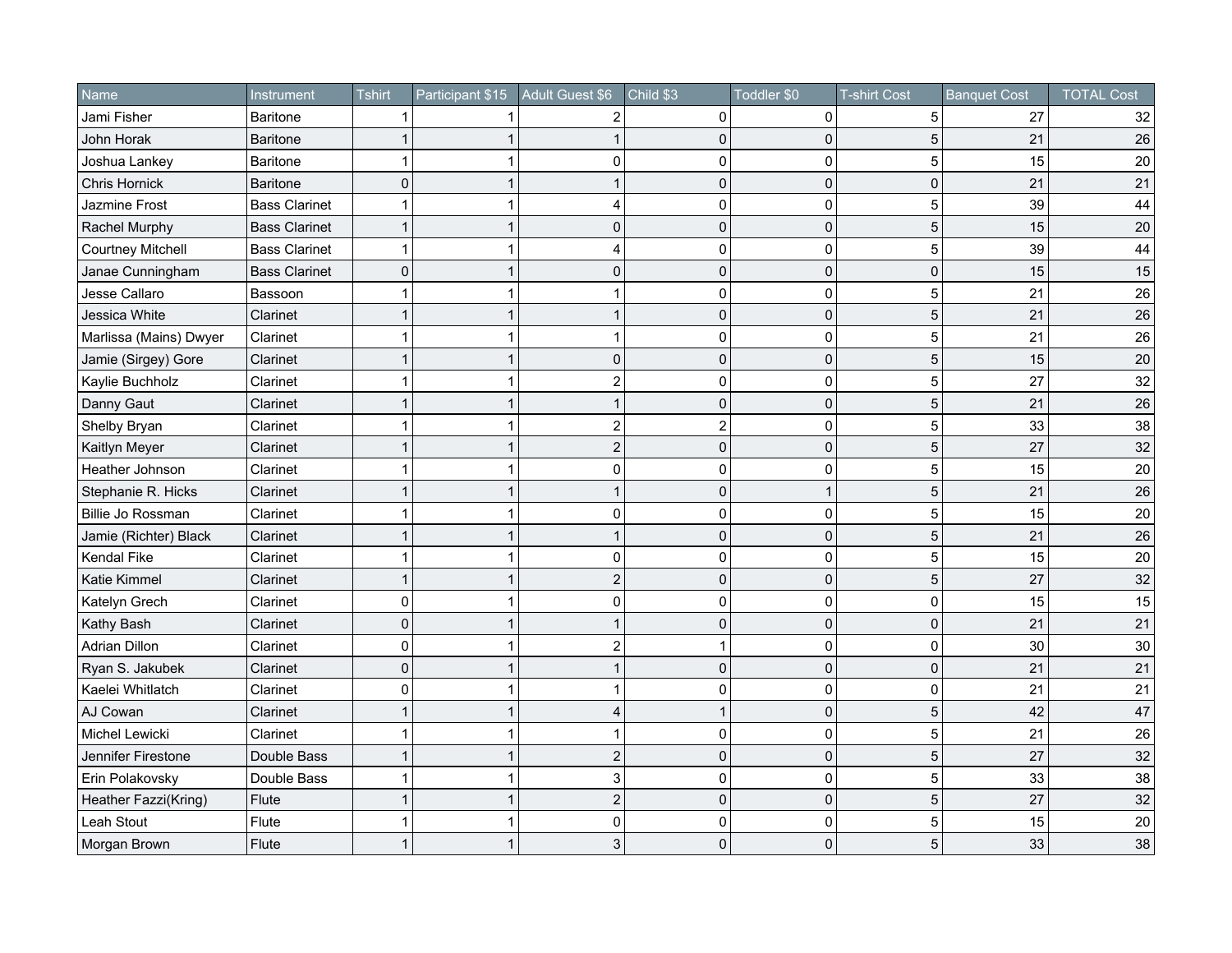| Name                       | Instrument    | <b>Tshirt</b> | Participant \$15 | Adult Guest \$6 | Child \$3      | Toddler \$0  | <b>T-shirt Cost</b> | <b>Banquet Cost</b> | <b>TOTAL Cost</b> |
|----------------------------|---------------|---------------|------------------|-----------------|----------------|--------------|---------------------|---------------------|-------------------|
| Shayna Fisher              | Flute         |               |                  | 0               | $\mathbf{0}$   | 0            | 5                   | 15                  | 20                |
| Jenni (Miller) Shaffer     | Flute         |               |                  |                 |                | 0            | 5                   | 24                  | 29                |
| Felicia Grosser            | Flute         |               |                  | $\overline{c}$  | 0              | 0            | 5                   | 27                  | 32                |
| Kayla Williams             | Flute         |               | 1                | 0               | $\mathbf{0}$   | $\mathbf 0$  | 5                   | 15                  | 20                |
| Samuel Wesolowski          | Flute         |               |                  | 3               | $\Omega$       | $\mathbf 0$  | 5                   | 33                  | 38                |
| Jamie Cochran              | Flute         |               |                  | $\mathbf 0$     | $\mathbf{0}$   | $\mathbf 0$  | 5                   | 15                  | 20                |
| Laurie Beth Wallace (Barr) | Flute         |               |                  | 2               |                | $\mathbf{0}$ | 5                   | 30                  | 35                |
| Beth Gonzalez (Thomas)     | Flute         |               |                  | 5               | $\mathbf{0}$   | 0            | 5                   | 45                  | 50                |
| Melissa Myers              | Flute         | C             |                  |                 |                | 0            | 0                   | 24                  | 24                |
| <b>Kylie Mulnix</b>        | Flute         |               |                  | $\overline{2}$  | $\mathbf{0}$   | $\mathbf 0$  | 5                   | 27                  | 32                |
| Kylie Diener               | Flute         |               | 1                | $\mathbf 0$     | $\Omega$       | $\mathbf 0$  | 5                   | 15                  | 20                |
| Stephanie Firestone        | Flute/piccolo |               | $\mathbf{1}$     | 0               | $\mathbf{0}$   | $\mathbf 0$  | 5                   | 15                  | 20                |
| Ila Greenawalt             | Flute/piccolo | 1             | 1                | $\overline{2}$  | $\Omega$       | $\mathbf 0$  | 5                   | 27                  | 32                |
| Jude Gore                  | Horn          |               | $\mathbf{1}$     | $\mathbf 0$     | 0              | $\mathbf 0$  | 5                   | 15                  | 20                |
| <b>Bill Gaut</b>           | Horn          |               |                  | $\Omega$        | $\Omega$       | 0            | 5                   | 15                  | 20                |
| Jayson Monroe              | Horn          |               |                  | 3               | $\mathbf 0$    | $\mathbf 0$  | 5                   | 33                  | 38                |
| <b>Riley Beistel</b>       | Horn          | $\mathbf 0$   |                  |                 | $\Omega$       | $\mathbf 0$  | $\Omega$            | 21                  | 21                |
| Angela Lowe                | Oboe          |               | 1                | $\mathbf 0$     | $\mathbf{0}$   | $\mathbf 0$  | 5                   | 15                  | 20                |
| Sawyer Clark               | Oboe          |               |                  | $\Omega$        | $\Omega$       | $\Omega$     | 5                   | 15                  | 20                |
| Paige Bowman               | Percussion    |               |                  | $\overline{2}$  | $\mathbf{0}$   | $\mathbf 0$  | 5                   | 27                  | 32                |
| Zack Gray                  | Percussion    |               |                  | $\overline{2}$  | 0              | $\mathbf{0}$ | 5                   | 27                  | 32                |
| <b>Chris Miller</b>        | Percussion    |               | 1                | $\mathbf 0$     | $\mathbf 0$    | 0            | 5                   | 15                  | 20                |
| Mariah Bentz               | Percussion    |               |                  | 3               | 0              | 0            | 5                   | 33                  | 38                |
| Ian Zimmerman              | Percussion    |               |                  | $\mathbf 0$     | 0              | $\mathbf 0$  | 5                   | 15                  | 20                |
| Josiah Eutsey              | Percussion    |               | 1                | 1               | 0              | $\mathbf 0$  | 5                   | 21                  | 26                |
| Shawn Harris               | Percussion    |               | $\overline{1}$   | 0               | $\mathbf{0}$   | $\mathbf 0$  | 5                   | 15                  | 20                |
| <b>Taylor Gephart</b>      | Percussion    |               |                  | $\mathbf{0}$    | 0              | $\mathbf 0$  | 5                   | 15                  | 20                |
| Khayree Dean               | Percussion    |               | 1                |                 | 0              | $\mathbf 0$  | 5                   | 21                  | 26                |
| Jim Ernette                | Percussion    |               |                  | $\mathbf 0$     | $\mathbf{0}$   | 0            | 5                   | 15                  | 20                |
| Keith Smitley              | Percussion    |               |                  | 4               | $\mathbf 0$    | $\mathbf 0$  | 5                   | 39                  | 44                |
| Laura Lee                  | Percussion    | 1             |                  | $\overline{c}$  | 0              | $\mathbf 0$  | 5                   | 27                  | 32                |
| <b>Dustin Miller</b>       | Percussion    | $\mathbf 0$   | 1                | 0               | $\Omega$       | $\mathbf 0$  | 0                   | 15                  | 15                |
| <b>Charlie Miller</b>      | Percussion    | $\Omega$      |                  | $\overline{c}$  | $\overline{2}$ | $\Omega$     | $\Omega$            | 33                  | 33                |
| Mr. John Lee               | Percussion    | $\Omega$      |                  | $\Omega$        | $\mathbf{0}$   | $\mathbf{0}$ | $\Omega$            | 15                  | 15                |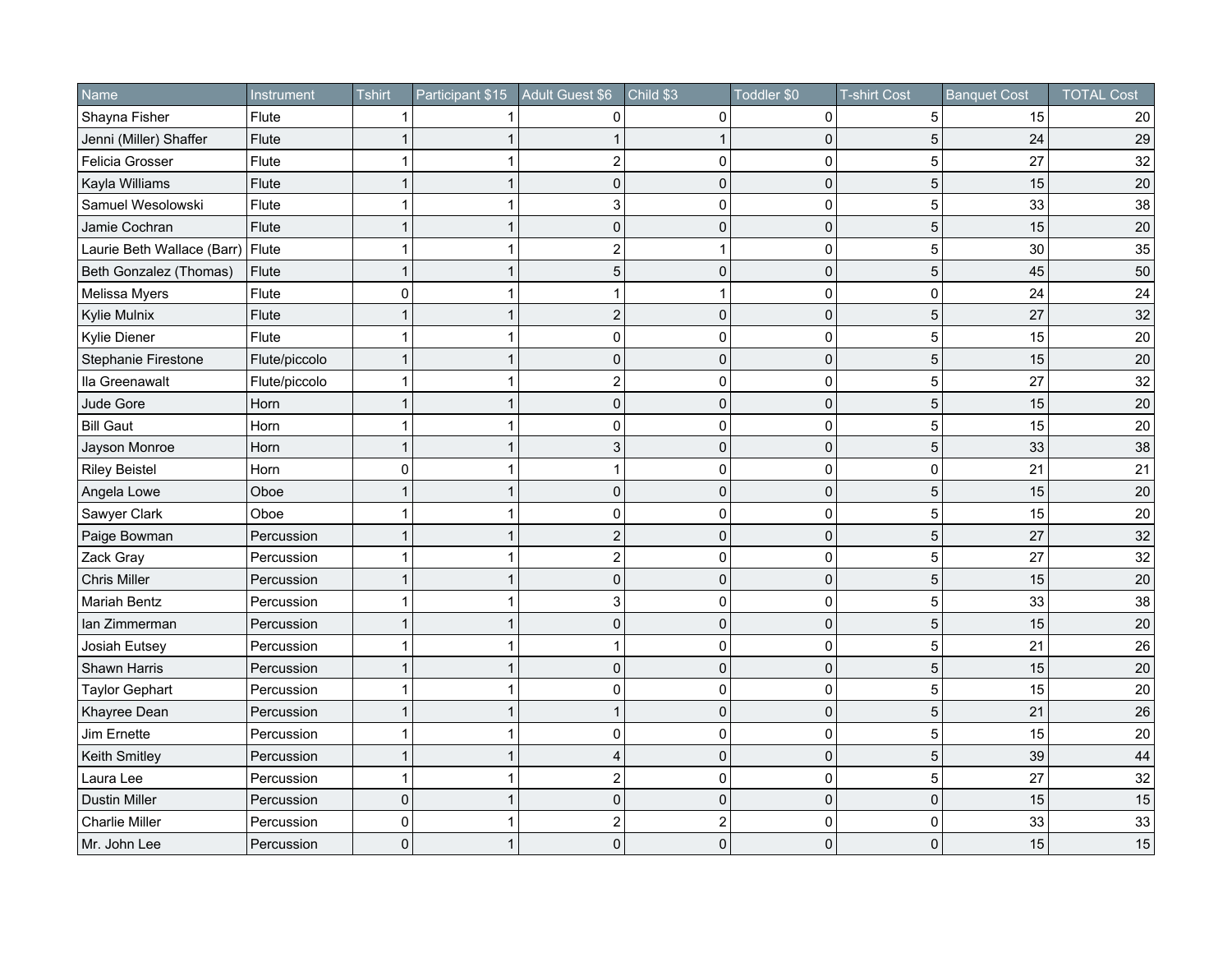| <b>Name</b>             | Instrument | <b>Tshirt</b> | Participant \$15 | Adult Guest \$6         | Child \$3      | Toddler \$0  | <b>T-shirt Cost</b> | <b>Banquet Cost</b> | <b>TOTAL Cost</b> |
|-------------------------|------------|---------------|------------------|-------------------------|----------------|--------------|---------------------|---------------------|-------------------|
| Keisha Smitley          | Percussion |               |                  |                         | $\Omega$       | 0            | 5                   | 21                  | 26                |
| Victoria Fasano         | Percussion |               |                  | 2                       | $\mathbf{0}$   | $\mathbf 0$  | 5                   | 27                  | 32                |
| Mackenzie Eicher        | Percussion | 1             | 1                | 3                       | 3              | $\mathbf 0$  | 5                   | 42                  | 47                |
| <b>Grace Vivio</b>      | Percussion | $\Omega$      | 1                | 0                       | $\Omega$       | $\Omega$     | $\Omega$            | 15                  | 15                |
| Dakota Coffman          | Sax-Tenor  | 1             |                  | $\overline{c}$          | 0              | $\mathbf 0$  | 5                   | 27                  | 32                |
| Ben Henigin             | Sax-Tenor  |               |                  | $\mathbf{0}$            | $\mathbf{0}$   | $\mathbf 0$  | 5                   | 15                  | 20                |
| Melissa Woods           | Sax-Tenor  | 0             | 1                | $\overline{2}$          | 0              | 0            | 0                   | 27                  | 27                |
| Krista Allen            | Sax-Alto   |               | 1                | 0                       | $\mathbf 0$    | $\mathbf 0$  | 5                   | 15                  | 20                |
| <b>Tyler Roth</b>       | Sax-Alto   |               | 1                | $\overline{2}$          | 0              | $\mathbf 0$  | 5                   | 27                  | 32                |
| Steven Murphy           | Sax-Alto   |               | 1                | $\mathsf 0$             | 0              | $\mathbf 0$  | 5                   | 15                  | 20                |
| Jacob Charles           | Sax-Alto   | 1             | 1                | 1                       | 0              | $\mathbf 0$  | 5                   | 21                  | 26                |
| <b>Britney Reynolds</b> | Sax-Alto   | 1             | $\mathbf{1}$     | 0                       | 0              | $\mathbf 0$  | 5                   | 15                  | $20\,$            |
| Jordan McCargo          | Sax-Alto   |               |                  |                         | 0              | $\mathbf 0$  | 5                   | 21                  | 26                |
| Jason Robosky           | Sax-Alto   | 0             | 1                |                         | 1              | 1            | 0                   | 24                  | 24                |
| Sheree (Echard) Sauter  | Sax-Alto   |               |                  |                         | $\Omega$       | $\mathbf 0$  | 5                   | 21                  | 26                |
| Jim Overly              | Sax-Alto   |               | 1                | $\mathbf 0$             | 0              | $\mathbf 0$  | 5                   | 15                  | 20                |
| <b>Rick Firestone</b>   | Sax-Alto   | 1             | 1                | $\overline{0}$          | $\Omega$       | $\mathbf 0$  | 5                   | 15                  | 20                |
| Abigail Springer        | Sax-Alto   |               | 1                | $\mathbf 0$             | $\mathbf{0}$   | $\mathbf 0$  | 5                   | 15                  | $20\,$            |
| Robert Springer         | Sax-Bari   | 1             |                  |                         | $\Omega$       |              | 5                   | 21                  | 26                |
| <b>Quay Akins</b>       | Trombone   |               |                  | $\overline{2}$          | $\mathbf{0}$   | $\mathbf 0$  | 5                   | 27                  | 32                |
| Jesse Hauser            | Trombone   |               |                  | $\overline{\mathbf{c}}$ | 0              | $\mathbf 0$  | 5                   | 27                  | 32                |
| Andrew Bowman           | Trombone   |               | 1                | $\overline{4}$          | $\Omega$       | $\mathbf 0$  | 5                   | 39                  | 44                |
| Nathan Kiliany          | Trombone   |               |                  | $\overline{c}$          | 0              | 0            | 5                   | 27                  | 32                |
| Jim Seaman              | Trombone   |               |                  | 0                       | $\Omega$       | $\mathbf 0$  | 5                   | 15                  | 20                |
| Sarah Thompson          | Trombone   |               | 1                | 0                       | 0              | $\mathbf 0$  | 5                   | 15                  | 20                |
| Sydney Stephenson       | Trombone   | $\Omega$      | $\mathbf{1}$     | 3                       | $\Omega$       | $\mathbf 0$  | $\pmb{0}$           | 33                  | 33                |
| Dr. Jack Molnar         | Trombone   | $\Omega$      |                  |                         | 0              | $\mathbf 0$  | 0                   | 21                  | 21                |
| <b>Travis Keller</b>    | Trombone   |               | 1                | 0                       | $\overline{0}$ | $\mathbf 0$  | 5                   | 15                  | 20                |
| Alex Byers              | Trumpet    | 1             | 1                | $\mathbf 2$             | 0              | 0            | 5                   | 27                  | 32                |
| Aaron Hollis            | Trumpet    |               | 1                |                         | $\mathbf 0$    | $\mathbf 0$  | 5                   | 21                  | 26                |
| <b>Austin Belzer</b>    | Trumpet    |               |                  | $\overline{c}$          | 0              | $\mathbf 0$  | 5                   | 27                  | 32                |
| Jim Henigin             | Trumpet    |               | 1                | $\overline{c}$          | $\Omega$       | $\mathbf 0$  | 5                   | 27                  | 32                |
| Sam Rizzi               | Trumpet    |               |                  | $\mathbf 0$             | $\Omega$       | $\mathbf 0$  | 5                   | 15                  | 20                |
| <b>Brandon Collins</b>  | Trumpet    |               |                  | $\mathbf 0$             | $\Omega$       | $\mathbf{0}$ | 5                   | 15                  | $20\,$            |